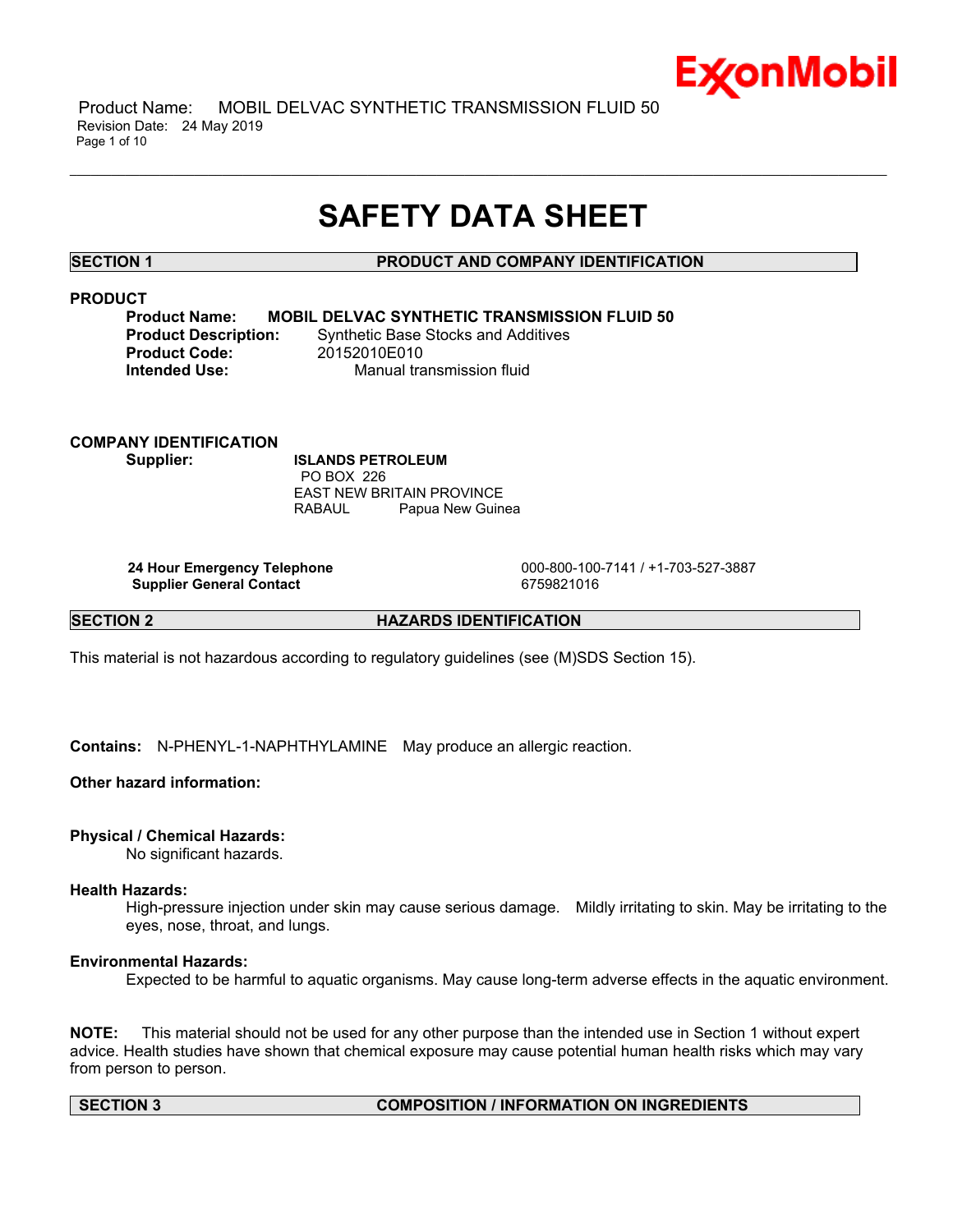

This material is defined as a mixture.

### **Reportable Hazardous Substance(s) or Complex Substance(s)**

| <b>Name</b>                                  | CAS#       | Concentration* | <b>GHS Hazard Codes</b> |
|----------------------------------------------|------------|----------------|-------------------------|
| IN-PHENYI -1-NAPHTHYI AMINE                  | $90-30-2$  | $0.1 - 5.1\%$  | H302, H317, H373.       |
|                                              |            |                | $H400(M$ factor 1).     |
|                                              |            |                | $H410(M$ factor 1)      |
| IAMINES. C11-14 BRANCHED ALKYL MONOHEXYL AND | 80939-62-4 | $- < 5\%$      | H315, H319(2A), H401,   |
| <b>IDIHEXYL PHOSPHATES</b>                   |            |                | H411                    |
| <b>IDIISODECYL ADIPATE</b>                   | 27178-16-1 | $5 - 10%$      | None                    |

\_\_\_\_\_\_\_\_\_\_\_\_\_\_\_\_\_\_\_\_\_\_\_\_\_\_\_\_\_\_\_\_\_\_\_\_\_\_\_\_\_\_\_\_\_\_\_\_\_\_\_\_\_\_\_\_\_\_\_\_\_\_\_\_\_\_\_\_\_\_\_\_\_\_\_\_\_\_\_\_\_\_\_\_\_\_\_\_\_\_\_\_\_\_\_\_\_\_\_\_\_\_\_\_\_\_\_\_\_\_\_\_\_\_\_\_\_\_

 \* All concentrations are percent by weight unless ingredient is a gas. Gas concentrations are in percent by volume. Other ingredients determined not to be hazardous up to 100%.

#### **SECTION 4 FIRST AID MEASURES**

# **INHALATION**

Remove from further exposure. For those providing assistance, avoid exposure to yourself or others. Use adequate respiratory protection. If respiratory irritation, dizziness, nausea, or unconsciousness occurs, seek immediate medical assistance. If breathing has stopped, assist ventilation with a mechanical device or use mouth-to-mouth resuscitation.

#### **SKIN CONTACT**

Wash contact areas with soap and water. Remove contaminated clothing. Launder contaminated clothing before reuse. If product is injected into or under the skin, or into any part of the body, regardless of the appearance of the wound or its size, the individual should be evaluated immediately by a physician as a surgical emergency. Even though initial symptoms from high pressure injection may be minimal or absent, early surgical treatment within the first few hours may significantly reduce the ultimate extent of injury.

# **EYE CONTACT**

Flush thoroughly with water. If irritation occurs, get medical assistance.

#### **INGESTION**

First aid is normally not required. Seek medical attention if discomfort occurs.

# **NOTE TO PHYSICIAN**

None

#### **SECTION 5 FIRE FIGHTING MEASURES**

#### **EXTINGUISHING MEDIA**

**Appropriate Extinguishing Media:** Use water fog, foam, dry chemical or carbon dioxide (CO2) to extinguish flames.

**Inappropriate Extinguishing Media:** Straight streams of water

#### **FIRE FIGHTING**

**Fire Fighting Instructions:** Evacuate area. Prevent run-off from fire control or dilution from entering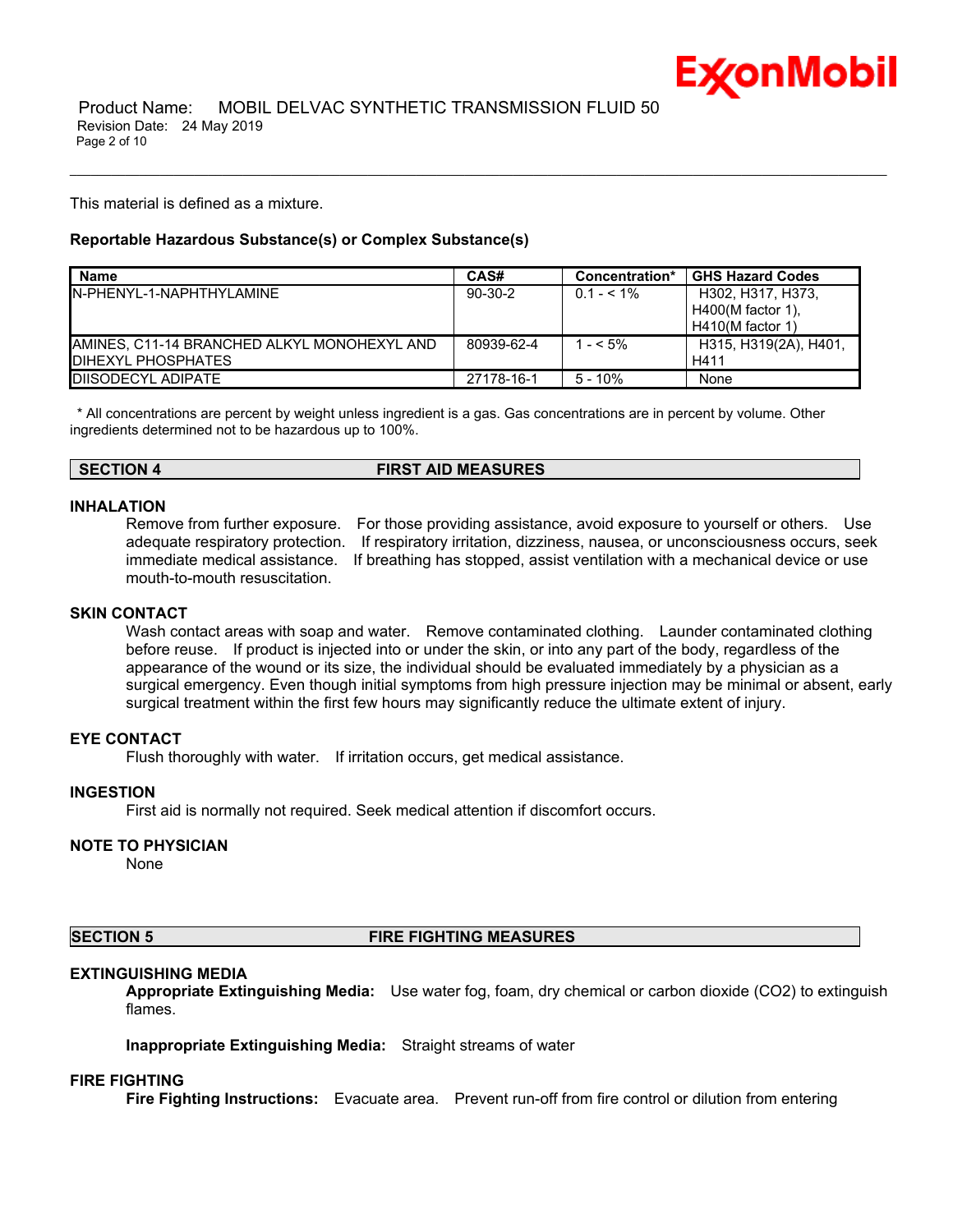

streams, sewers or drinking water supply. Fire-fighters should use standard protective equipment and in enclosed spaces, self-contained breathing apparatus (SCBA). Use water spray to cool fire exposed surfaces and to protect personnel.

\_\_\_\_\_\_\_\_\_\_\_\_\_\_\_\_\_\_\_\_\_\_\_\_\_\_\_\_\_\_\_\_\_\_\_\_\_\_\_\_\_\_\_\_\_\_\_\_\_\_\_\_\_\_\_\_\_\_\_\_\_\_\_\_\_\_\_\_\_\_\_\_\_\_\_\_\_\_\_\_\_\_\_\_\_\_\_\_\_\_\_\_\_\_\_\_\_\_\_\_\_\_\_\_\_\_\_\_\_\_\_\_\_\_\_\_\_\_

**Hazardous Combustion Products:** Aldehydes, Incomplete combustion products, Oxides of carbon, Smoke, Fume, Sulphur oxides

# **FLAMMABILITY PROPERTIES**

**Flash Point [Method]:** >190°C (374°F) [ASTM D-92] **Flammable Limits (Approximate volume % in air):** LEL: 0.9 UEL: 7.0 **Autoignition Temperature:** N/D

#### **SECTION 6 ACCIDENTAL RELEASE MEASURES**

#### **NOTIFICATION PROCEDURES**

In the event of a spill or accidental release, notify relevant authorities in accordance with all applicable regulations.

#### **PROTECTIVE MEASURES**

Avoid contact with spilled material. Warn or evacuate occupants in surrounding and downwind areas if required, due to toxicity or flammability of the material. See Section 5 for fire fighting information. See the Hazard Identification Section for Significant Hazards. See Section 4 for First Aid Advice. See Section 8 for advice on the minimum requirements for personal protective equipment. Additional protective measures may be necessary, depending on the specific circumstances and/or the expert judgment of the emergency responders.

### **SPILL MANAGEMENT**

**Land Spill:** Stop leak if you can do so without risk. Recover by pumping or with suitable absorbent.

**Water Spill:** Stop leak if you can do so without risk. Confine the spill immediately with booms. Warn other shipping. Remove from the surface by skimming or with suitable absorbents. Seek the advice of a specialist before using dispersants.

Water spill and land spill recommendations are based on the most likely spill scenario for this material; however, geographic conditions, wind, temperature, (and in the case of a water spill) wave and current direction and speed may greatly influence the appropriate action to be taken. For this reason, local experts should be consulted. Note: Local regulations may prescribe or limit action to be taken.

#### **ENVIRONMENTAL PRECAUTIONS**

Large Spills: Dyke far ahead of liquid spill for later recovery and disposal. Prevent entry into waterways, sewers, basements or confined areas.

# **SECTION 7 HANDLING AND STORAGE**

#### **HANDLING**

Avoid contact with skin. Prevent small spills and leakage to avoid slip hazard. Material can accumulate static charges which may cause an electrical spark (ignition source). When the material is handled in bulk, an electrical spark could ignite any flammable vapors from liquids or residues that may be present (e.g., during switch-loading operations). Use proper bonding and/or earthing procedures. However, bonding and earthing may not eliminate the hazard from static accumulation. Consult local applicable standards for guidance.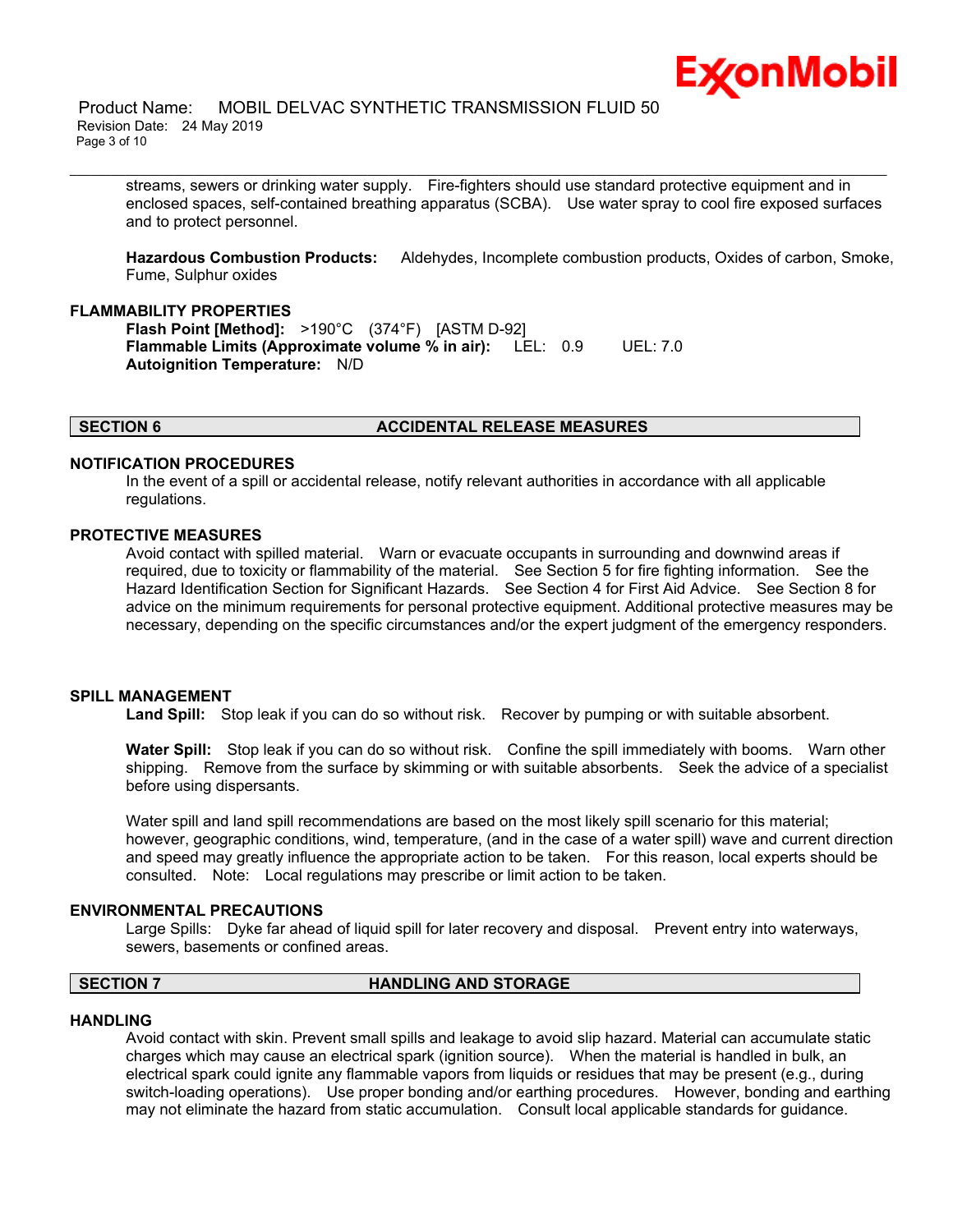

Additional references include American Petroleum Institute 2003 (Protection Against Ignitions Arising out of Static, Lightning and Stray Currents) or National Fire Protection Agency 77 (Recommended Practice on Static Electricity) or CENELEC CLC/TR 50404 (Electrostatics - Code of practice for the avoidance of hazards due to static electricity).

**Static Accumulator:** This material is a static accumulator.

# **STORAGE**

The type of container used to store the material may affect static accumulation and dissipation. Do not store in open or unlabelled containers.

\_\_\_\_\_\_\_\_\_\_\_\_\_\_\_\_\_\_\_\_\_\_\_\_\_\_\_\_\_\_\_\_\_\_\_\_\_\_\_\_\_\_\_\_\_\_\_\_\_\_\_\_\_\_\_\_\_\_\_\_\_\_\_\_\_\_\_\_\_\_\_\_\_\_\_\_\_\_\_\_\_\_\_\_\_\_\_\_\_\_\_\_\_\_\_\_\_\_\_\_\_\_\_\_\_\_\_\_\_\_\_\_\_\_\_\_\_\_

Material is defined under the National Standard [NOHSC:1015] Storage and Handling of Workplace Dangerous Goods. **SECTION 8 EXPOSURE CONTROLS / PERSONAL PROTECTION**

# **EXPOSURE LIMIT VALUES**

#### **Exposure limits/standards (Note: Exposure limits are not additive)**

| Substance Name                               | Form | nit/Standard<br>.im |            | <b>Note</b> | Source |          |
|----------------------------------------------|------|---------------------|------------|-------------|--------|----------|
| <b>NIPATE</b><br><b>DIISODE</b><br>ועי<br>ΑI |      | TWA                 | mg/m3<br>ັ |             |        | xonMobil |

### **Exposure limits/standards for materials that can be formed when handling this product:**

NOTE: Limits/standards shown for guidance only. Follow applicable regulations.

# **Biological limits**

No biological limits allocated.

# **ENGINEERING CONTROLS**

The level of protection and types of controls necessary will vary depending upon potential exposure conditions. Control measures to consider:

No special requirements under ordinary conditions of use and with adequate ventilation.

## **PERSONAL PROTECTION**

Personal protective equipment selections vary based on potential exposure conditions such as applications, handling practices, concentration and ventilation. Information on the selection of protective equipment for use with this material, as provided below, is based upon intended, normal usage.

**Respiratory Protection:** If engineering controls do not maintain airborne contaminant concentrations at a level which is adequate to protect worker health, an approved respirator may be appropriate. Respirator selection, use, and maintenance must be in accordance with regulatory requirements, if applicable. Types of respirators to be considered for this material include:

#### **Particulate**

No special requirements under ordinary conditions of use and with adequate ventilation.

For high airborne concentrations, use an approved supplied-air respirator, operated in positive pressure mode. Supplied air respirators with an escape bottle may be appropriate when oxygen levels are inadequate,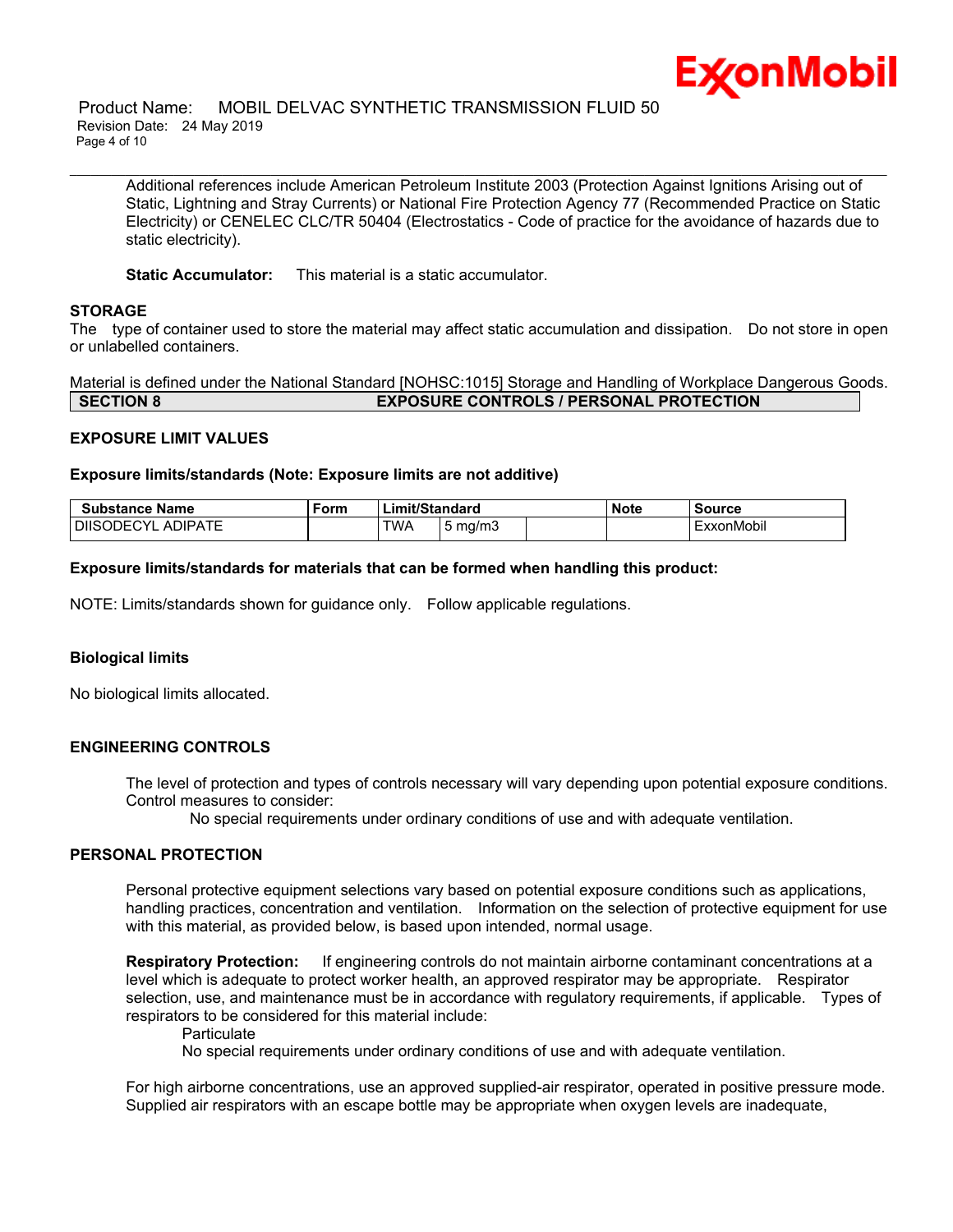

gas/vapour warning properties are poor, or if air purifying filter capacity/rating may be exceeded.

\_\_\_\_\_\_\_\_\_\_\_\_\_\_\_\_\_\_\_\_\_\_\_\_\_\_\_\_\_\_\_\_\_\_\_\_\_\_\_\_\_\_\_\_\_\_\_\_\_\_\_\_\_\_\_\_\_\_\_\_\_\_\_\_\_\_\_\_\_\_\_\_\_\_\_\_\_\_\_\_\_\_\_\_\_\_\_\_\_\_\_\_\_\_\_\_\_\_\_\_\_\_\_\_\_\_\_\_\_\_\_\_\_\_\_\_\_\_

**Hand Protection:** Any specific glove information provided is based on published literature and glove manufacturer data. Glove suitability and breakthrough time will differ depending on the specific use conditions. Contact the glove manufacturer for specific advice on glove selection and breakthrough times for your use conditions. Inspect and replace worn or damaged gloves. The types of gloves to be considered for this material include:

Nitrile,Viton Chemical resistant gloves are recommended.

**Eye Protection:** If contact is likely, safety glasses with side shields are recommended.

**Skin and Body Protection:** Any specific clothing information provided is based on published literature or manufacturer data. The types of clothing to be considered for this material include: Chemical/oil resistant clothing is recommended.

**Specific Hygiene Measures:** Always observe good personal hygiene measures, such as washing after handling the material and before eating, drinking, and/or smoking. Routinely wash work clothing and protective equipment to remove contaminants. Discard contaminated clothing and footwear that cannot be cleaned. Practice good housekeeping.

# **ENVIRONMENTAL CONTROLS**

 Comply with applicable environmental regulations limiting discharge to air, water and soil. Protect the environment by applying appropriate control measures to prevent or limit emissions.

## **SECTION 9 PHYSICAL AND CHEMICAL PROPERTIES**

**Note: Physical and chemical properties are provided for safety, health and environmental considerations only and may not fully represent product specifications. Contact the Supplier for additional information.**

#### **GENERAL INFORMATION**

**Physical State:** Liquid **Colour:** Amber **Odour:** Characteristic **Odour Threshold:** N/D

# **IMPORTANT HEALTH, SAFETY, AND ENVIRONMENTAL INFORMATION**

**Relative Density (at 15 °C):** 0.86 **Flammability (Solid, Gas):** N/A **Flash Point [Method]:** >190°C (374°F) [ASTM D-92] **Flammable Limits (Approximate volume % in air):** LEL: 0.9 UEL: 7.0 **Autoignition Temperature:** N/D **Boiling Point / Range:** > 316°C (601°F) **Decomposition Temperature:** N/D **Vapour Density (Air = 1):** > 2 at 101 kPa **Vapour Pressure:** < 0.013 kPa (0.1 mm Hg) at 20 °C **Evaporation Rate (n-butyl acetate = 1):** N/D **pH:** N/A **Log Pow (n-Octanol/Water Partition Coefficient):** > 3.5 **Solubility in Water:** Negligible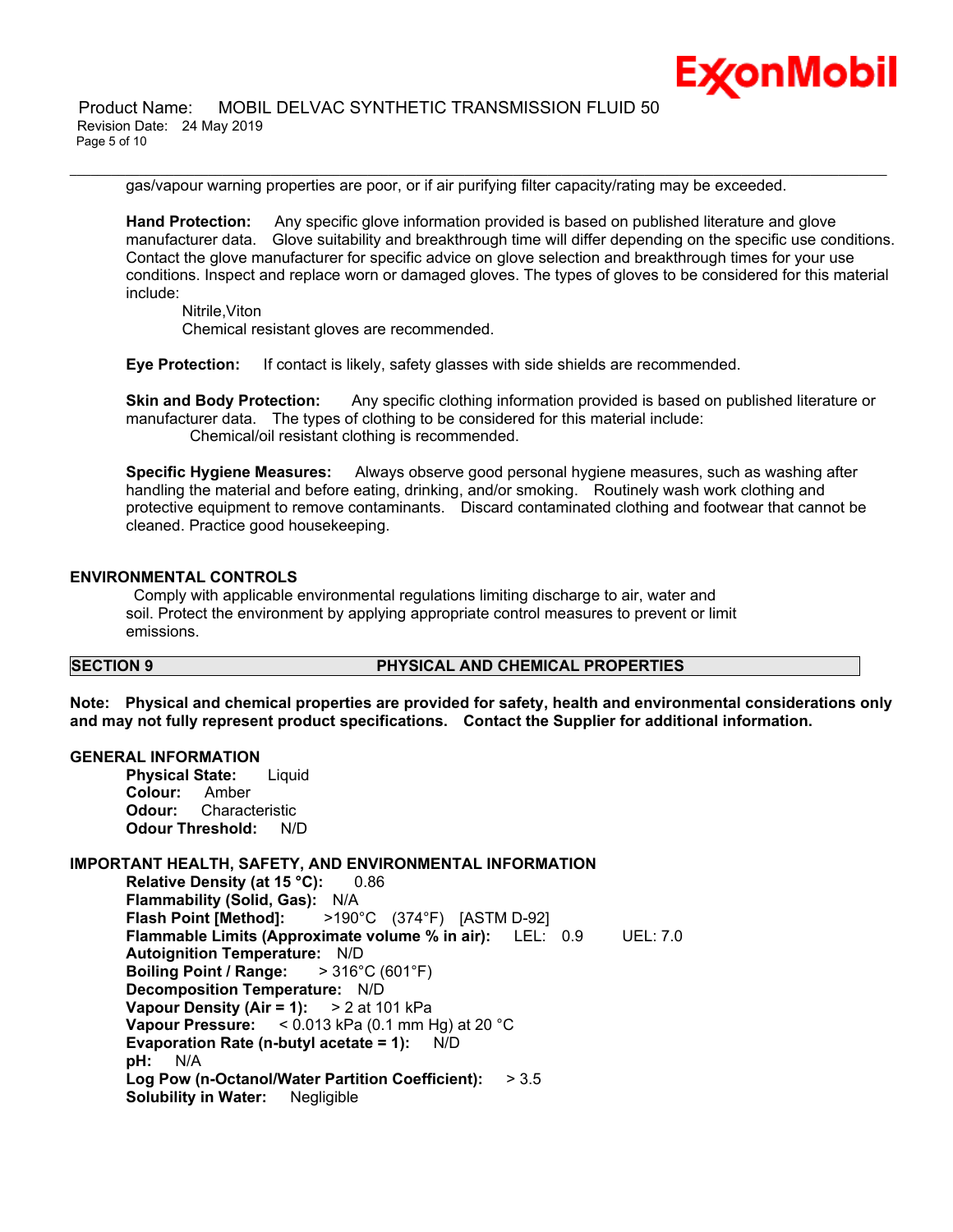

 Product Name: MOBIL DELVAC SYNTHETIC TRANSMISSION FLUID 50 Revision Date: 24 May 2019 Page 6 of 10

**Viscosity:** 132 cSt (132 mm2/sec) at 40ºC | 17.8 cSt (17.8 mm2/sec) at 100°C **Oxidizing Properties:** See Hazards Identification Section.

## **OTHER INFORMATION**

**Freezing Point:** N/D **Melting Point: N/A<br>Pour Point: 40° Pour Point:** -40°C (-40°F)

# **SECTION 10 STABILITY AND REACTIVITY**

\_\_\_\_\_\_\_\_\_\_\_\_\_\_\_\_\_\_\_\_\_\_\_\_\_\_\_\_\_\_\_\_\_\_\_\_\_\_\_\_\_\_\_\_\_\_\_\_\_\_\_\_\_\_\_\_\_\_\_\_\_\_\_\_\_\_\_\_\_\_\_\_\_\_\_\_\_\_\_\_\_\_\_\_\_\_\_\_\_\_\_\_\_\_\_\_\_\_\_\_\_\_\_\_\_\_\_\_\_\_\_\_\_\_\_\_\_\_

**STABILITY:** Material is stable under normal conditions.

**CONDITIONS TO AVOID:** Excessive heat. High energy sources of ignition.

**INCOMPATIBLE MATERIALS:** Strong oxidisers

**HAZARDOUS DECOMPOSITION PRODUCTS:** Material does not decompose at ambient temperatures.

**POSSIBILITY OF HAZARDOUS REACTIONS:** Hazardous polymerization will not occur.

## **SECTION 11 TOXICOLOGICAL INFORMATION**

# **INFORMATION ON TOXICOLOGICAL EFFECTS**

| <b>Hazard Class</b>                                               | <b>Conclusion / Remarks</b>                                                                        |  |  |
|-------------------------------------------------------------------|----------------------------------------------------------------------------------------------------|--|--|
| <b>Inhalation</b>                                                 |                                                                                                    |  |  |
| Acute Toxicity: No end point data for<br>lmaterial.               | Minimally Toxic. Based on assessment of the components.                                            |  |  |
| Irritation: No end point data for material.                       | Negligible hazard at ambient/normal handling temperatures.                                         |  |  |
| Ingestion                                                         |                                                                                                    |  |  |
| Acute Toxicity: No end point data for<br>lmaterial.               | Minimally Toxic. Based on assessment of the components.                                            |  |  |
| <b>Skin</b>                                                       |                                                                                                    |  |  |
| Acute Toxicity: No end point data for<br>lmaterial.               | Minimally Toxic. Based on assessment of the components.                                            |  |  |
| Skin Corrosion/Irritation: No end point data<br>lfor material.    | Mildly irritating to skin with prolonged exposure. Based on<br>assessment of the components.       |  |  |
| Eye                                                               |                                                                                                    |  |  |
| Serious Eye Damage/Irritation: No end point<br>data for material. | May cause mild, short-lasting discomfort to eyes. Based on<br>assessment of the components.        |  |  |
| lSensitisation                                                    |                                                                                                    |  |  |
| Respiratory Sensitization: No end point data<br>lfor material.    | Not expected to be a respiratory sensitizer.                                                       |  |  |
| Skin Sensitization: No end point data for<br>lmaterial.           | Not expected to be a skin sensitizer. Based on assessment of the<br>components.                    |  |  |
| <b>Aspiration: Data available.</b>                                | Not expected to be an aspiration hazard. Based on physico-<br>chemical properties of the material. |  |  |
| Germ Cell Mutagenicity: No end point data                         | Not expected to be a germ cell mutagen. Based on assessment of                                     |  |  |
| lfor material.                                                    | the components.                                                                                    |  |  |
| Carcinogenicity: No end point data for<br>lmaterial.              | Not expected to cause cancer. Based on assessment of the<br>components.                            |  |  |
| Reproductive Toxicity: No end point data                          | Not expected to be a reproductive toxicant. Based on assessment                                    |  |  |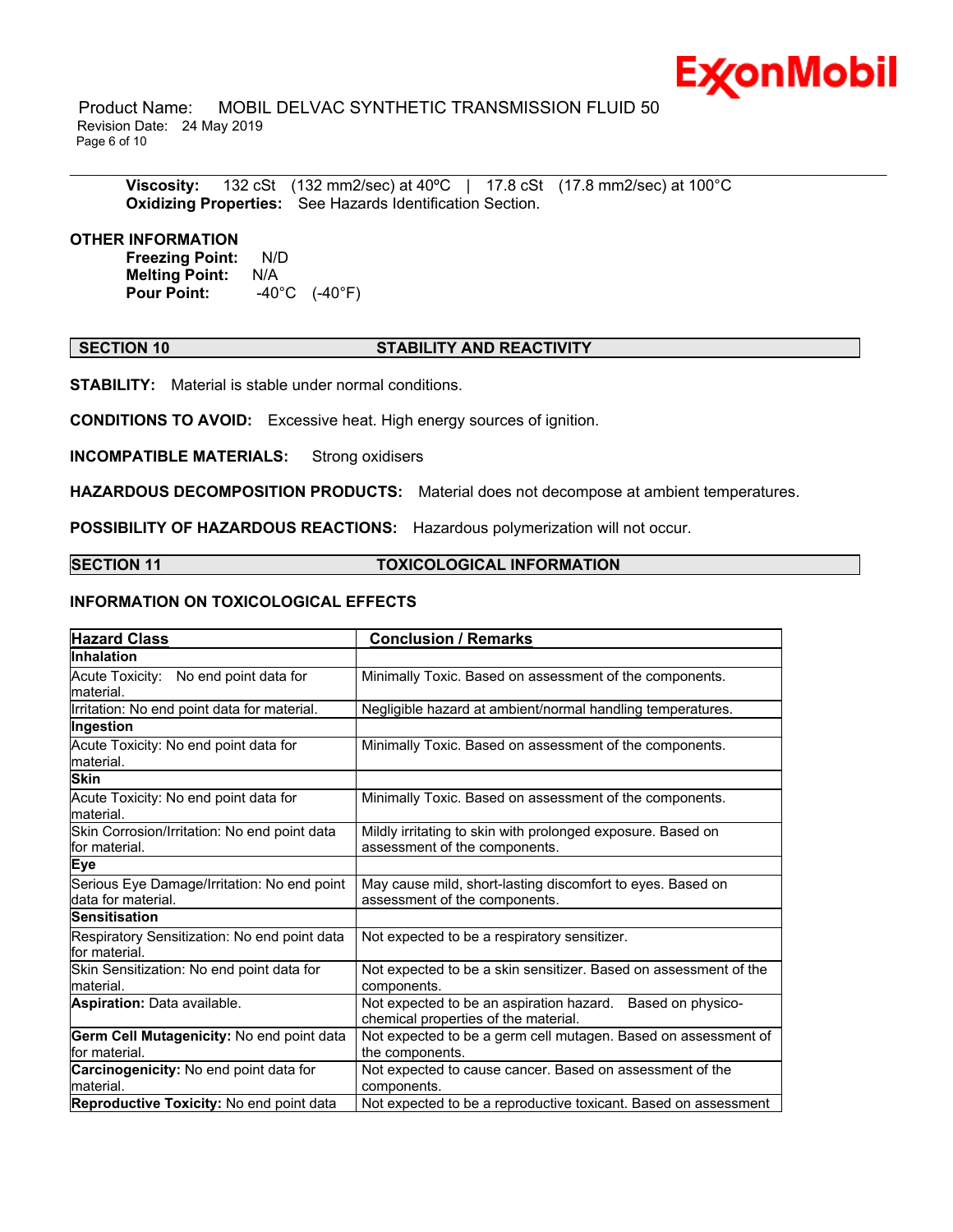

#### Product Name: MOBIL DELVAC SYNTHETIC TRANSMISSION FLUID 50 Revision Date: 24 May 2019 Page 7 of 10

| for material.                                         | of the components.                                                                                                |
|-------------------------------------------------------|-------------------------------------------------------------------------------------------------------------------|
| <b>Lactation:</b> No end point data for material.     | Not expected to cause harm to breast-fed children.                                                                |
| Specific Target Organ Toxicity (STOT)                 |                                                                                                                   |
| Single Exposure: No end point data for<br>material.   | Not expected to cause organ damage from a single exposure.                                                        |
| Repeated Exposure: No end point data for<br>material. | Not expected to cause organ damage from prolonged or repeated<br>exposure. Based on assessment of the components. |

# **TOXICITY FOR SUBSTANCES**

| <b>NAME</b>               | <b>ACUTE TOXICITY</b>                         |
|---------------------------|-----------------------------------------------|
| IN-PHENYL-1-NAPHTHYLAMINE | I Lethality: LD 50 1625 mg/kg (Rat)<br>Oral I |

# **OTHER INFORMATION**

# **For the product itself:**

Component concentrations in this formulation would not be expected to cause skin sensitization, based on tests of the components, this formulation, or similar formulations.

# **Contains:**

Synthetic base oils: Not expected to cause significant health effects under conditions of normal use, based on laboratory studies with the same or similar materials. Not mutagenic or genotoxic. Not sensitising in test animals and humans. N-phenyl-1-naphthylamine (PAN): A single oral overexposure may result in clinical signs/symptoms of cyanosis, headache, shallow respiration, dizziness, confusion, low blood pressure, convulsions, coma, or jaundice. Hematuria may occur due to bladder and kidney irritation, and anemia may develop later. Repeated exposure in laboratory animals caused liver and kidney damage and depressed bone marrow activity. Undiluted PAN is a skin sensitiser. Human testing of lubricants containing 1.0% PAN resulted in no reactions indicative of sensitisation. Phenyl-alpha-naphthylamine (PAN): Undiluted PAN is a skin sensitizer. Human testing with lubricants containing 1.0% PAN caused no reactions indicative of sensitization.

# **IARC Classification:**

**The following ingredients are cited on the lists below:** None.

|              | --REGULATORY LISTS SEARCHED-- |              |  |
|--------------|-------------------------------|--------------|--|
| 1 = $IARC 1$ | $2 = IARC 2A$                 | $3 = IARC2B$ |  |

# **SECTION 12 ECOLOGICAL INFORMATION**

The information given is based on data for the material, components of the material, or for similar materials, through the application of bridging principals.

#### **ECOTOXICITY**

 Material -- Expected to be harmful to aquatic organisms. May cause long-term adverse effects in the aquatic environment.

#### **MOBILITY**

 Base oil component -- Low solubility and floats and is expected to migrate from water to the land. Expected to partition to sediment and wastewater solids.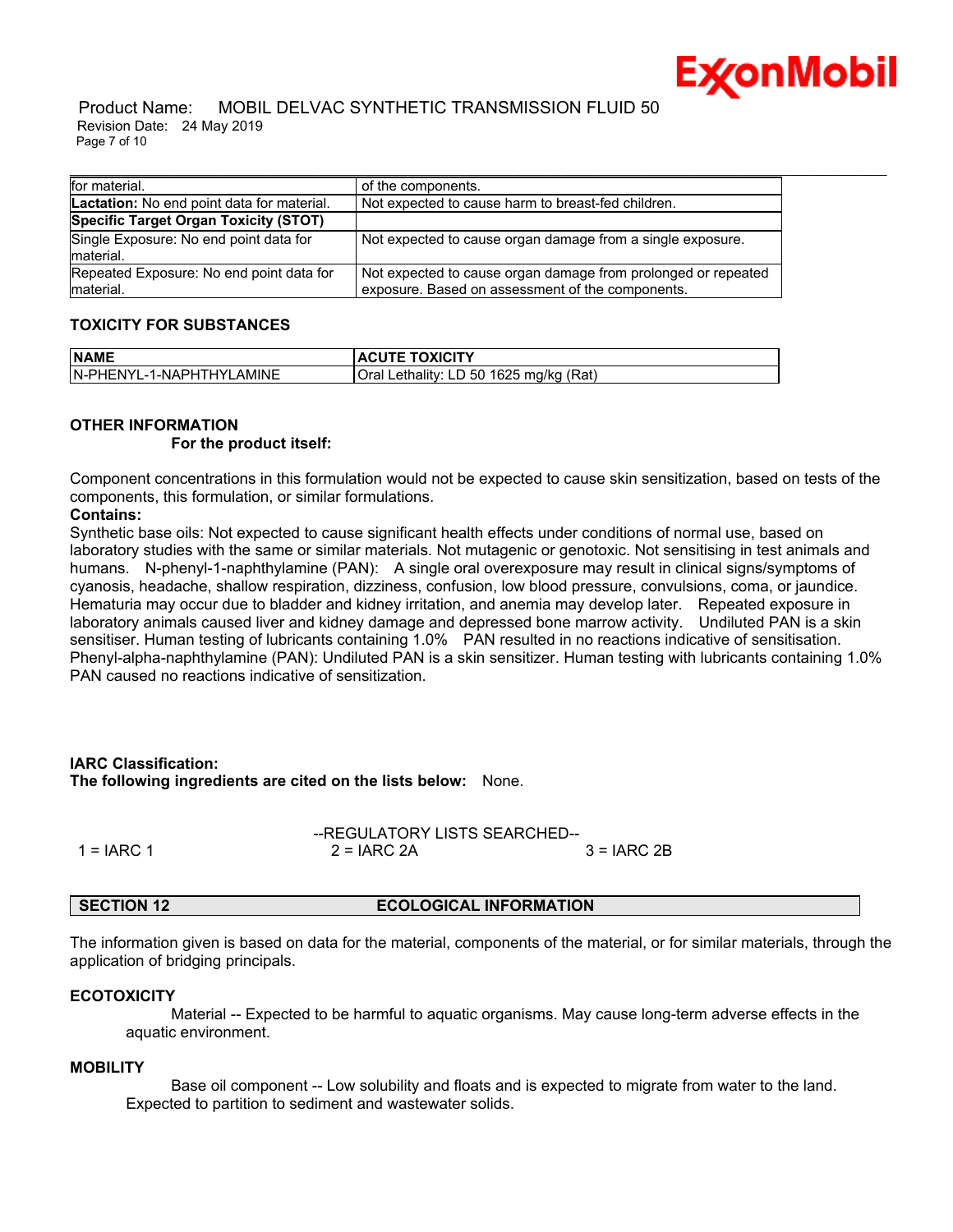

 Product Name: MOBIL DELVAC SYNTHETIC TRANSMISSION FLUID 50 Revision Date: 24 May 2019 Page 8 of 10

### **SECTION 13 DISPOSAL CONSIDERATIONS**

\_\_\_\_\_\_\_\_\_\_\_\_\_\_\_\_\_\_\_\_\_\_\_\_\_\_\_\_\_\_\_\_\_\_\_\_\_\_\_\_\_\_\_\_\_\_\_\_\_\_\_\_\_\_\_\_\_\_\_\_\_\_\_\_\_\_\_\_\_\_\_\_\_\_\_\_\_\_\_\_\_\_\_\_\_\_\_\_\_\_\_\_\_\_\_\_\_\_\_\_\_\_\_\_\_\_\_\_\_\_\_\_\_\_\_\_\_\_

Disposal recommendations based on material as supplied. Disposal must be in accordance with current applicable laws and regulations, and material characteristics at time of disposal.

# **DISPOSAL RECOMMENDATIONS**

 Product is suitable for burning in an enclosed controlled burner for fuel value or disposal by supervised incineration at very high temperatures to prevent formation of undesirable combustion products. Protect the environment. Dispose of used oil at designated sites. Minimize skin contact. Do not mix used oils with solvents, brake fluids or coolants.

**Empty Container Warning** Empty Container Warning (where applicable): Empty containers may contain residue and can be dangerous. Do not attempt to refill or clean containers without proper instructions. Empty drums should be completely drained and safely stored until appropriately reconditioned or disposed. Empty containers should be taken for recycling, recovery, or disposal through suitably qualified or licensed contractor and in accordance with governmental regulations. DO NOT PRESSURISE, CUT, WELD, BRAZE, SOLDER, DRILL, GRIND, OR EXPOSE SUCH CONTAINERS TO HEAT, FLAME, SPARKS, STATIC ELECTRICITY, OR OTHER SOURCES OF IGNITION. THEY MAY EXPLODE AND CAUSE INJURY OR DEATH.

| SECTION 14 | <b>TRANSPORT INFORMATION</b>                         |
|------------|------------------------------------------------------|
|            | <b>LAND (ADG)</b> : Not Regulated for Land Transport |

**SEA (IMDG):** Not Regulated for Sea Transport according to IMDG-Code

**Marine Pollutant:** No

## **AIR (IATA):** Not Regulated for Air Transport

## **SECTION 15 REGULATORY INFORMATION**

This material is not considered hazardous according to Australia Model Work Health and Safety Regulations.

Product is not regulated according to Australian Dangerous Goods Code.

No Poison Schedule number allocated by the Standard for the Uniform Scheduling of Medicines and Poisons (SUSMP) established under the Therapeutic Goods Act.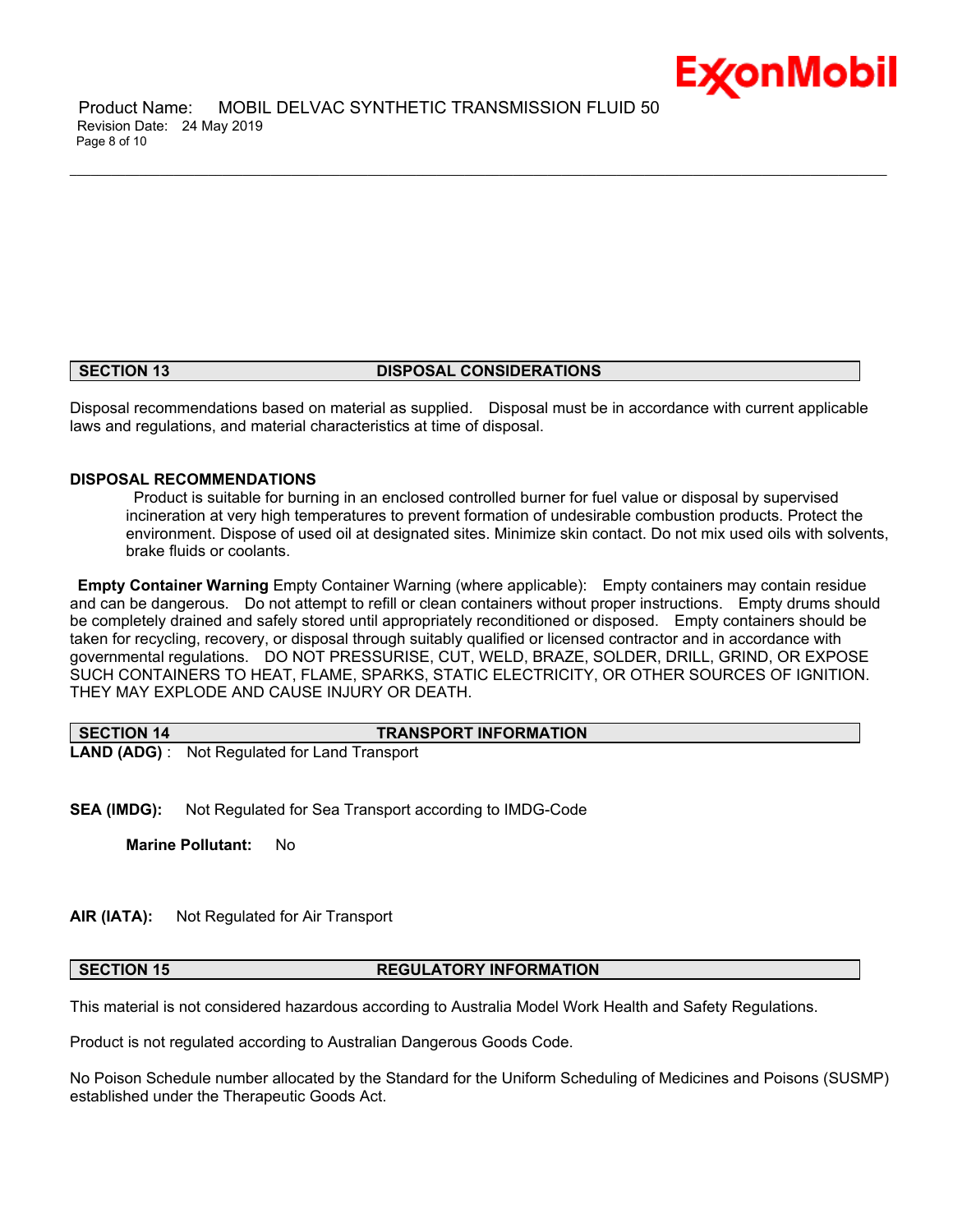

# AS1940 COMBUSTIBLE CLASS: C2

# **REGULATORY STATUS AND APPLICABLE LAWS AND REGULATIONS**

**Listed or exempt from listing/notification on the following chemical inventories (May contain substance(s) subject to notification to the EPA Active TSCA inventory prior to import to USA):** AICS, IECSC, ISHL, KECI, TSCA

\_\_\_\_\_\_\_\_\_\_\_\_\_\_\_\_\_\_\_\_\_\_\_\_\_\_\_\_\_\_\_\_\_\_\_\_\_\_\_\_\_\_\_\_\_\_\_\_\_\_\_\_\_\_\_\_\_\_\_\_\_\_\_\_\_\_\_\_\_\_\_\_\_\_\_\_\_\_\_\_\_\_\_\_\_\_\_\_\_\_\_\_\_\_\_\_\_\_\_\_\_\_\_\_\_\_\_\_\_\_\_\_\_\_\_\_\_\_

 **Special Cases:**

| Inventory    | Status                    |
|--------------|---------------------------|
| DSL          | <b>Restrictions Apply</b> |
| <b>ENCS</b>  | <b>Restrictions Apply</b> |
| <b>PICCS</b> | Exempt                    |

# **SECTION 16 OTHER INFORMATION**

# **KEY TO ABBREVIATIONS AND ACRONYMS:**

N/D = Not determined, N/A = Not applicable, STEL = Short-Term Exposure Limit, TWA = Time-Weighted Average

## **KEY TO THE H-CODES CONTAINED IN SECTION 3 OF THIS DOCUMENT (for information only):**

H302: Harmful if swallowed; Acute Tox Oral, Cat 4

H315: Causes skin irritation; Skin Corr/Irritation, Cat 2

H317: May cause allergic skin reaction; Skin Sensitization, Cat 1

H319(2A): Causes serious eye irritation; Serious Eye Damage/Irr, Cat 2A

H373: May cause damage to organs through prolonged or repeated exposure; Target Organ, Repeated, Cat 2

H400: Very toxic to aquatic life; Acute Env Tox, Cat 1

H401: Toxic to aquatic life; Acute Env Tox, Cat 2

H410: Very toxic to aquatic life with long lasting effects; Chronic Env Tox, Cat 1

H411: Toxic to aquatic life with long lasting effects; Chronic Env Tox, Cat 2

# **THIS SAFETY DATA SHEET CONTAINS THE FOLLOWING REVISIONS:**

Composition: Component Table information was modified. Composition: Concentration Footnote information was added. Section 16: HCode Key information was added.

 The information and recommendations contained herein are, to the best of ExxonMobil's knowledge and belief, accurate and reliable as of the date issued. You can contact ExxonMobil to insure that this document is the most current available from ExxonMobil. The information and recommendations are offered for the user's consideration and examination. It is the user's responsibility to satisfy itself that the product is suitable for the intended use. If buyer repackages this product, it is the user's responsibility to insure proper health, safety and other necessary information is included with and/or on the container. Appropriate warnings and safe-handling procedures should be provided to handlers and users. Alteration of this document is strictly prohibited. Except to the extent required by law, republication or retransmission of this document, in whole or in part, is not permitted. The term, "ExxonMobil" is used for convenience, and may include any one or more of ExxonMobil Chemical Company, Exxon Mobil Corporation, or any affiliates in which they directly or indirectly hold any interest.

-----------------------------------------------------------------------------------------------------------------------------------------------------

-----------------------------------------------------------------------------------------------------------------------------------------------------

DGN: 7053375XPG (1011317)